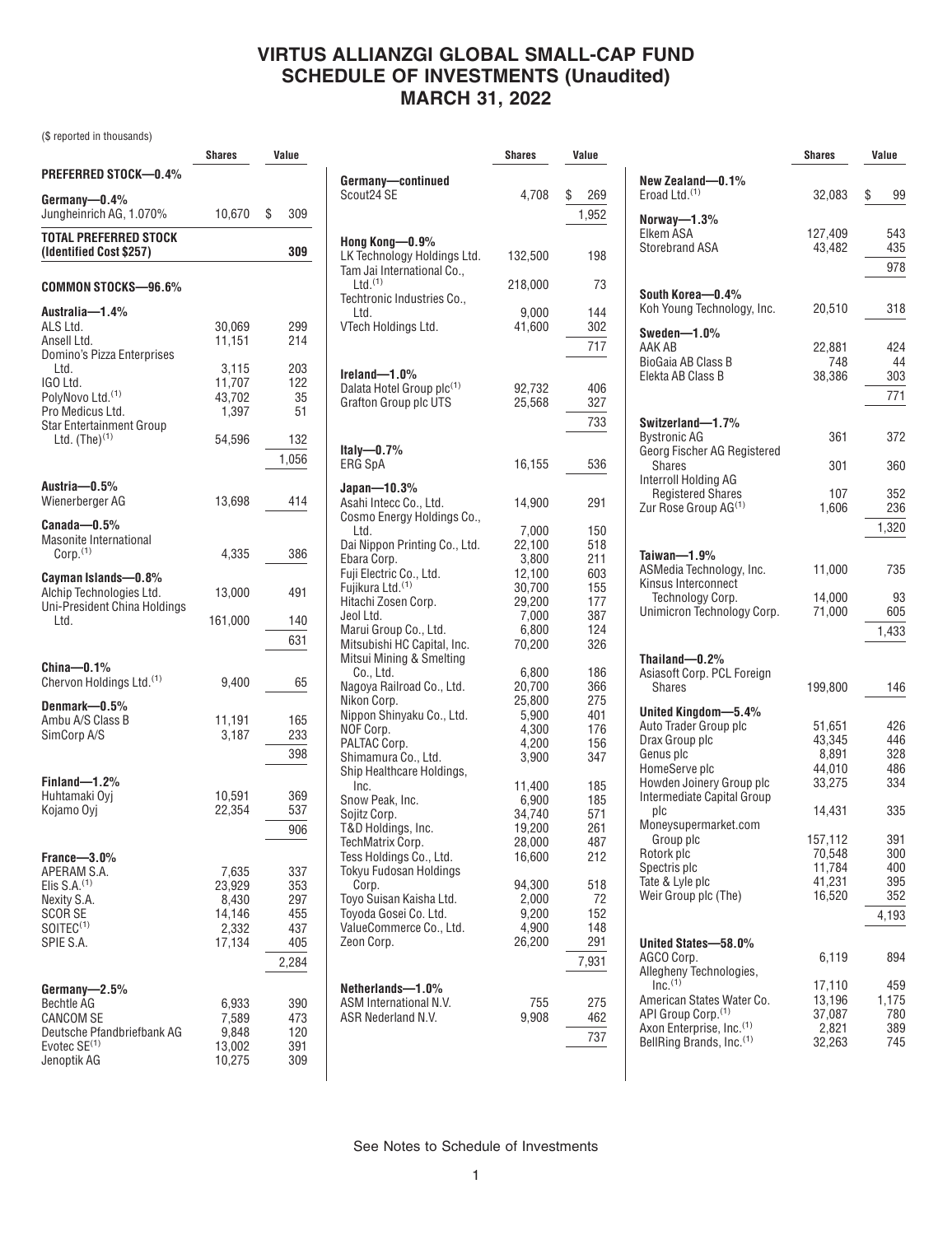# **VIRTUS ALLIANZGI GLOBAL SMALL-CAP FUND SCHEDULE OF INVESTMENTS (Unaudited) (Continued) MARCH 31, 2022**

### (\$ reported in thousands)

|                                            | Shares |           |  | Value |
|--------------------------------------------|--------|-----------|--|-------|
| <b>United States-continued</b>             |        |           |  |       |
| BJ's Wholesale Club                        |        |           |  |       |
| Holdings, Inc. <sup>(1)</sup>              | 11,236 | \$<br>760 |  |       |
| Camping World Holdings,                    |        |           |  |       |
| Inc. Class A                               | 12,614 | 353       |  |       |
| Casella Waste Systems, Inc.                |        |           |  |       |
| Class $A^{(1)}$                            | 8,923  | 782       |  |       |
| ChampionX Corp. <sup>(1)</sup>             | 28,437 | 696       |  |       |
| Chart Industries, Inc. <sup>(1)</sup>      | 5,767  | 991       |  |       |
| Civitas Resources, Inc.                    | 15,939 | 952       |  |       |
| Clean Harbors, Inc. <sup>(1)</sup>         | 10,575 | 1,181     |  |       |
| Coca-Cola Consolidated, Inc.               | 1,192  | 592       |  |       |
| CONMED Corp.                               | 3,727  | 554       |  |       |
| Coty, Inc. Class A <sup>(1)</sup>          | 86,784 | 780       |  |       |
| Curtiss-Wright Corp.                       | 3,129  | 470       |  |       |
| DigitalOcean Holdings, Inc. (1)            | 3,730  | 216       |  |       |
| Dolby Laboratories, Inc.                   |        |           |  |       |
| Class A                                    | 4,193  | 328       |  |       |
| First Industrial Realty Trust,             |        |           |  |       |
| Inc.                                       | 13,189 | 816       |  |       |
| Graphic Packaging Holding                  |        |           |  |       |
| Co.                                        | 39,417 | 790       |  |       |
| Hawaiian Electric Industries,              |        |           |  |       |
| Inc.                                       | 13,880 | 587       |  |       |
| Hecla Mining Co.                           | 42,772 | 281       |  |       |
| Huntsman Corp.                             | 12,566 | 471       |  |       |
| Hyatt Hotels Corp. Class A <sup>(1)</sup>  | 7,695  | 734       |  |       |
| ICF International, Inc.                    | 12,272 | 1,155     |  |       |
| $II-VI, Inc.(1)$                           | 4,630  | 336       |  |       |
| Intellia Therapeutics, Inc. <sup>(1)</sup> | 1,774  | 129       |  |       |
| ITT, Inc.                                  | 9,505  | 715       |  |       |
| Kilroy Realty Corp.                        | 13,050 | 997       |  |       |
| Legend Biotech Corp. ADR(1)                | 4,134  | 150       |  |       |
| LendingClub Corp. <sup>(1)</sup>           | 11,766 | 186       |  |       |
| <b>Lindblad Expeditions</b>                |        |           |  |       |
| Holdings, Inc. <sup>(1)</sup>              | 35,564 | 536       |  |       |
| LPL Financial Holdings, Inc.               | 5,470  | 999       |  |       |
| Marathon Digital Holdings,                 |        |           |  |       |
| $Inc.$ <sup>(1)</sup>                      | 14,841 | 415       |  |       |
| Materion Corp.                             | 10,586 | 908       |  |       |
| Matson, Inc.                               | 10,073 | 1,215     |  |       |
| MaxLinear, Inc. <sup>(1)</sup>             | 15,190 | 886       |  |       |
| MP Materials Corp. <sup>(1)</sup>          | 11,269 | 646       |  |       |
| NanoString Technologies,                   |        |           |  |       |
| $Inc.$ <sup>(1)</sup>                      | 5,151  | 179       |  |       |
| National Vision Holdings,                  |        |           |  |       |
| $Inc.$ <sup>(1)</sup>                      | 7,407  | 323       |  |       |
| New Relic, Inc. <sup>(1)</sup>             | 4,360  | 292       |  |       |
| Northern Oil and Gas, Inc.                 | 30,841 | 869       |  |       |
| Owens & Minor, Inc.                        | 20,746 | 913       |  |       |

|                                               | Shares         | Value      |
|-----------------------------------------------|----------------|------------|
|                                               |                |            |
| <b>United States-continued</b>                |                |            |
| Paylocity Holding Corp. <sup>(1)</sup>        | 1,027          | \$<br>211  |
| PDC Eneray, Inc.                              | 12,300         | 894        |
| Pebblebrook Hotel Trust                       | 33,192         | 813        |
| Perficient, Inc. <sup>(1)</sup>               | 6.097          | 671        |
| Pinnacle Financial Partners,                  |                |            |
| Inc.                                          | 9.069          | 835        |
| Planet Fitness, Inc. Class A <sup>(1)</sup>   | 12,296         | 1,039      |
| Popular, Inc.<br>$RH^{(1)}$                   | 9,985          | 816        |
|                                               | 733            | 239<br>363 |
| Royal Gold, Inc.<br>Saia. Inc. <sup>(1)</sup> | 2,568<br>2.422 | 591        |
|                                               |                |            |
| Schnitzer Steel Industries,<br>Inc. Class A   |                | 463        |
|                                               | 8,919          |            |
| Silvergate Capital Corp.<br>Class $A^{(1)}$   | 3,528          | 531        |
| Smartsheet, Inc. Class A <sup>(1)</sup>       | 5,023          | 275        |
| Sprouts Farmers Market,                       |                |            |
| $Inc.$ <sup>(1)</sup>                         | 15,768         | 504        |
| Summit Materials, Inc.                        |                |            |
| Class $A^{(1)}$                               | 12,278         | 381        |
| SunPower Corp. <sup>(1)</sup>                 | 9,936          | 213        |
| Switch, Inc. Class A                          | 43,569         | 1,343      |
| Syneos Health, Inc. Class A <sup>(1)</sup>    | 7,231          | 585        |
| Tenet Healthcare Corp. <sup>(1)</sup>         | 13,939         | 1,198      |
| Terreno Realty Corp.                          | 12,344         | 914        |
| TG Therapeutics, Inc. <sup>(1)</sup>          | 4,013          | 38         |
| Varonis Systems, Inc. (1)                     | 6,343          | 302        |
| Western Alliance Bancorp                      | 7,810          | 647        |
| WideOpenWest, Inc. <sup>(1)</sup>             | 61.811         | 1.078      |
| Wintrust Financial Corp.                      | 9,150          | 850        |
| Workiva, Inc. Class A <sup>(1)</sup>          | 2,586          | 305        |
|                                               |                | 44,724     |
|                                               |                |            |
| Virgin Islands (British)—2.2%                 |                |            |
| <b>Biohaven Pharmaceutical</b>                |                |            |
| Holding Co. Ltd. <sup>(1)</sup>               | 3,032          | 360        |
| Capri Holdings Ltd. <sup>(1)</sup>            | 15,380         | 790        |
| <b>Establishment Labs</b>                     |                |            |
| Holdings, Inc. <sup>(1)</sup>                 | 8,264          | 557        |
|                                               |                |            |
|                                               |                | 1,707      |
| TOTAL COMMON STOCKS                           |                |            |
| (Identified Cost \$64,470)                    |                | 74,435     |
| TOTAL LONG-TERM                               |                |            |
| <b>INVESTMENTS-97.0%</b>                      |                |            |
| (Identified Cost \$64,727)                    |                | 74,744     |

|                                                                                                                                                                               | <b>Shares</b> | Value                                                                   |  |
|-------------------------------------------------------------------------------------------------------------------------------------------------------------------------------|---------------|-------------------------------------------------------------------------|--|
| SHORT-TERM INVESTMENT-1.8%                                                                                                                                                    |               |                                                                         |  |
| <b>Money Market Mutual Fund-1.8%</b><br><b>Dreyfus Government Cash</b><br>Management Fund -<br><b>Institutional Shares</b><br>(seven-day effective yield<br>$(0.194\%)^{(2)}$ |               |                                                                         |  |
|                                                                                                                                                                               | 1,387,915     | \$<br>1,388                                                             |  |
| TOTAL SHORT-TERM INVESTMENT<br>(Identified Cost \$1,388)                                                                                                                      |               | 1,388                                                                   |  |
| TOTAL INVESTMENTS-98.8%<br>(Identified Cost \$66,115)<br>Other assets and liabilities, net-1.2%<br><b>NET ASSETS-100.0%</b>                                                   |               | \$76,132<br>924<br>\$77,056                                             |  |
| <b>Abbreviations:</b><br><b>ADR American Depositary Receipt</b><br><b>UTS</b> Unit Trust Shares                                                                               |               |                                                                         |  |
| <b>Footnote Legend:</b><br>(1)<br>Non-income producing.<br>(2)<br>Shares of this fund are publicly offered, and its<br>prospectus and annual report are publicly available.   |               |                                                                         |  |
| Country Weightings <sup>t</sup>                                                                                                                                               |               |                                                                         |  |
| <b>United States</b><br>Japan<br><b>United Kingdom</b><br>France<br>Germany<br>Virgin Islands (British)<br>Taiwan<br>0ther                                                    |               | 61%<br>10<br>6<br>3<br>$\begin{array}{c} 3 \\ 2 \\ 2 \end{array}$<br>13 |  |
| Total                                                                                                                                                                         |               | 100%                                                                    |  |
| <sup>†</sup> % of total investments as of March 31, 2022.                                                                                                                     |               |                                                                         |  |

See Notes to Schedule of Investments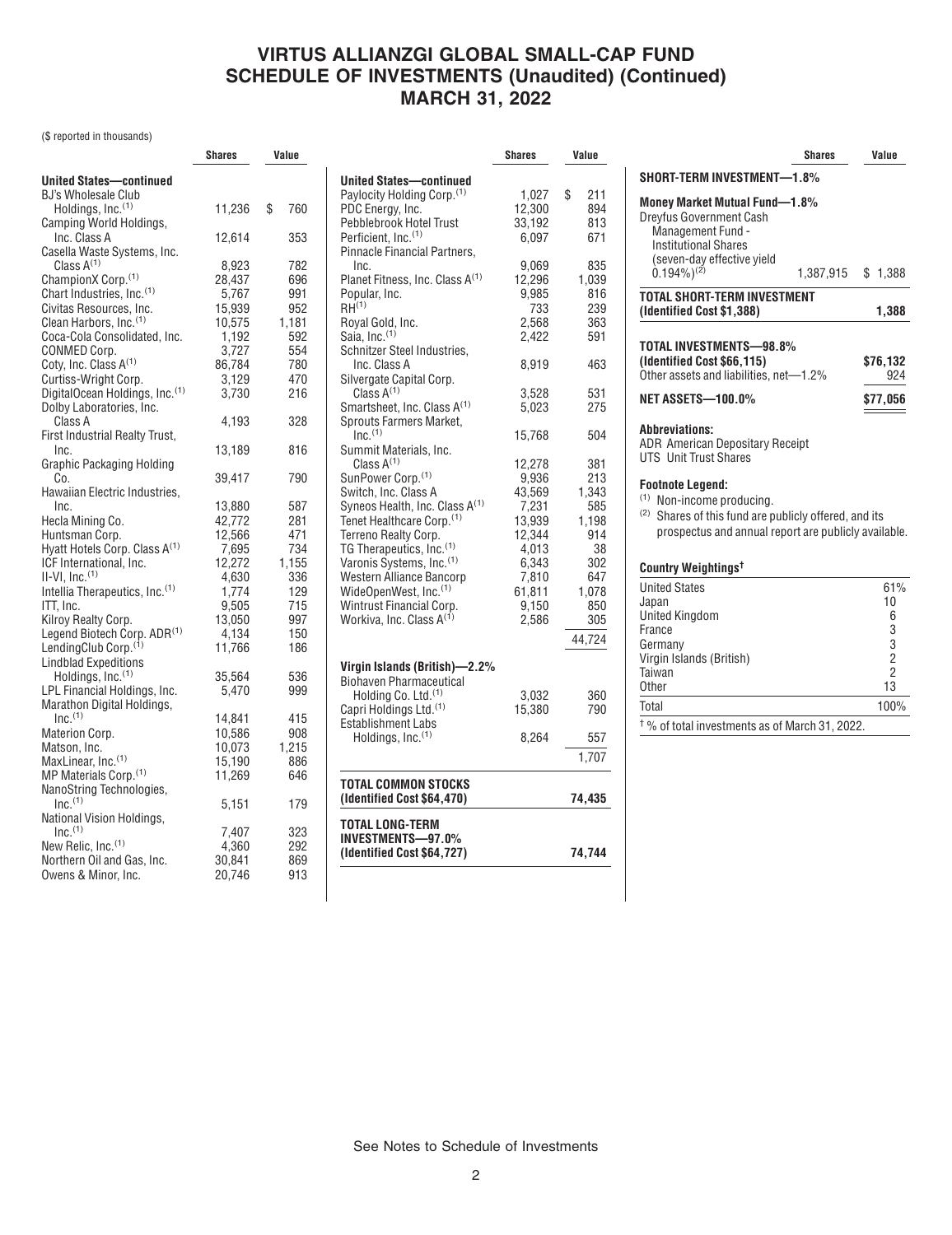# **VIRTUS ALLIANZGI GLOBAL SMALL-CAP FUND SCHEDULE OF INVESTMENTS (Unaudited) (Continued) MARCH 31, 2022**

#### (\$ reported in thousands)

The following table summarizes the market value of the Fund's investments as of March 31, 2022, based on the inputs used to value them (See Security Valuation Note 1 in the Notes to Schedule of Investments):

|                           | Total<br>Value at<br>March 31, 2022 | Level 1<br><b>Quoted Prices</b> | Level 2<br>Significant<br>Observable<br>Inputs |
|---------------------------|-------------------------------------|---------------------------------|------------------------------------------------|
| Assets:                   |                                     |                                 |                                                |
| <b>Equity Securities:</b> |                                     |                                 |                                                |
| <b>Common Stocks</b>      | \$74,435                            | \$46,963                        | \$27,472                                       |
| <b>Preferred Stock</b>    | 309                                 |                                 | 309                                            |
| Money Market Mutual Fund  | 1,388                               | 1,388                           |                                                |
| <b>Total Investments</b>  | \$76,132                            | \$48,351                        | $\frac{$27,781}{2}$                            |
|                           |                                     | <b>Contract Contract</b>        |                                                |

There were no securities valued using significant unobservable inputs (Level 3) at March 31, 2022.

There were no transfers into or out of Level 3 related to securities held at March 31, 2022.

See Notes to Schedule of Investments